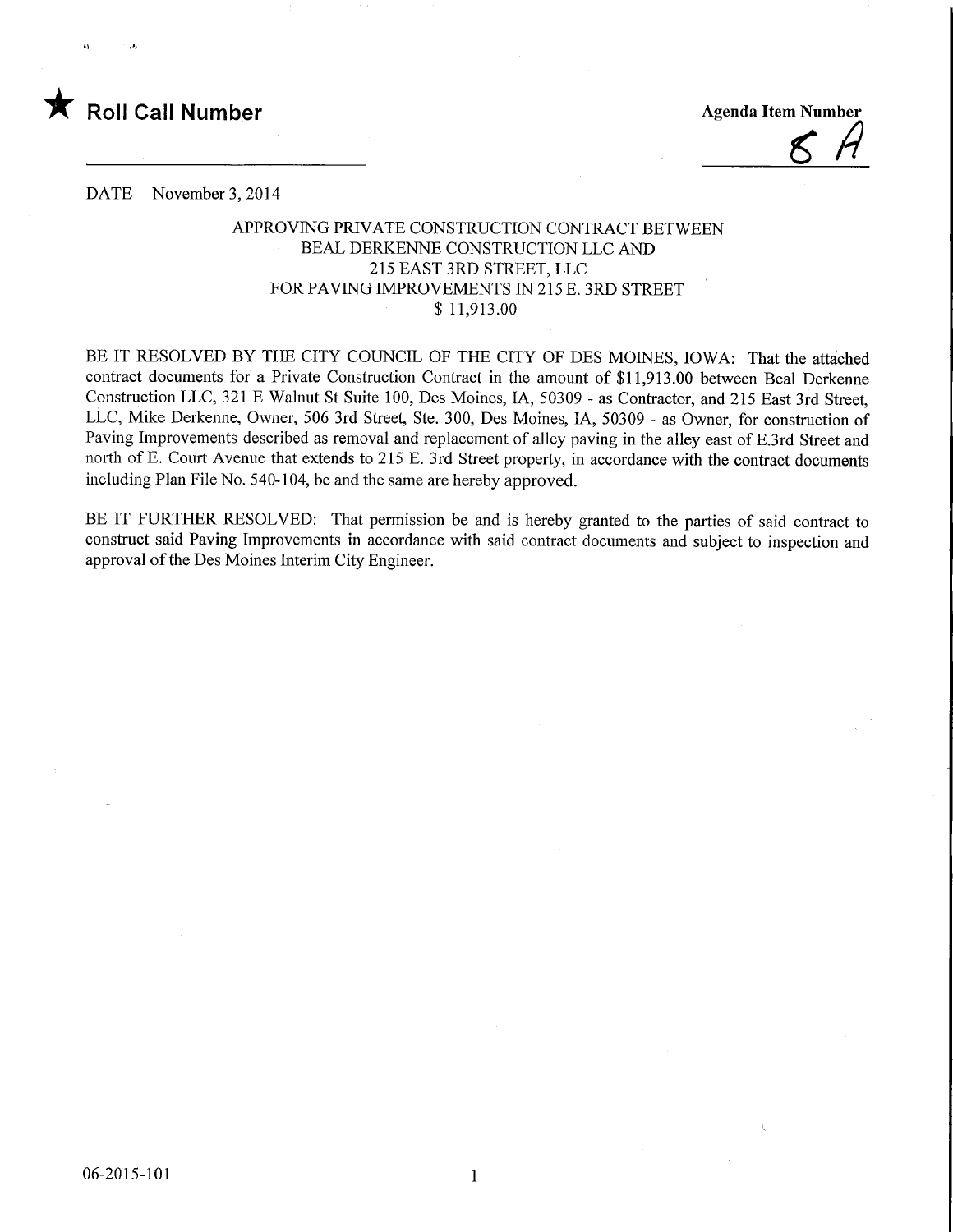## Roll Call Number

Agenda Item Number

 $\cancel{6}$ 

DATE November 3, 2014

Activity m: 06-2015-101

Moved by to adopt.

AC<br>K

FORM APPROVED:

tithl*in* 

Kathleen Vanderpool Deputy City Attorney

Funding Source: All project costs are to be paid by the Owner(s), 215 East 3rd Street, LLC

| <b>COUNCIL ACTION</b> | <b>YEAS</b> | <b>NAYS</b> | <b>PASS</b> | <b>ABSENT</b>   |
|-----------------------|-------------|-------------|-------------|-----------------|
| <b>COWNIE</b>         |             |             |             |                 |
| <b>COLEMAN</b>        | ×,          |             |             |                 |
| <b>GATTO</b>          |             |             |             |                 |
| <b>GRAY</b>           |             |             |             |                 |
| <b>HENSLEY</b>        |             |             |             |                 |
| <b>MAHAFFEY</b>       |             |             |             |                 |
| <b>MOORE</b>          |             |             |             |                 |
| <b>TOTAL</b>          |             |             |             |                 |
| <b>MOTION CARRIED</b> |             |             |             | <b>APPROVED</b> |
|                       |             |             |             |                 |
|                       |             |             |             |                 |
|                       |             |             |             |                 |

I, Diane Rauh, City Clerk of said City Council, hereby certify that at a meeting of the City Council, held on the above date, among other proceedings the above was adopted.

IN WITNESS WHEREOF, I have hereunto set my hand and affixed my seal the day and year first above written.

Mayor